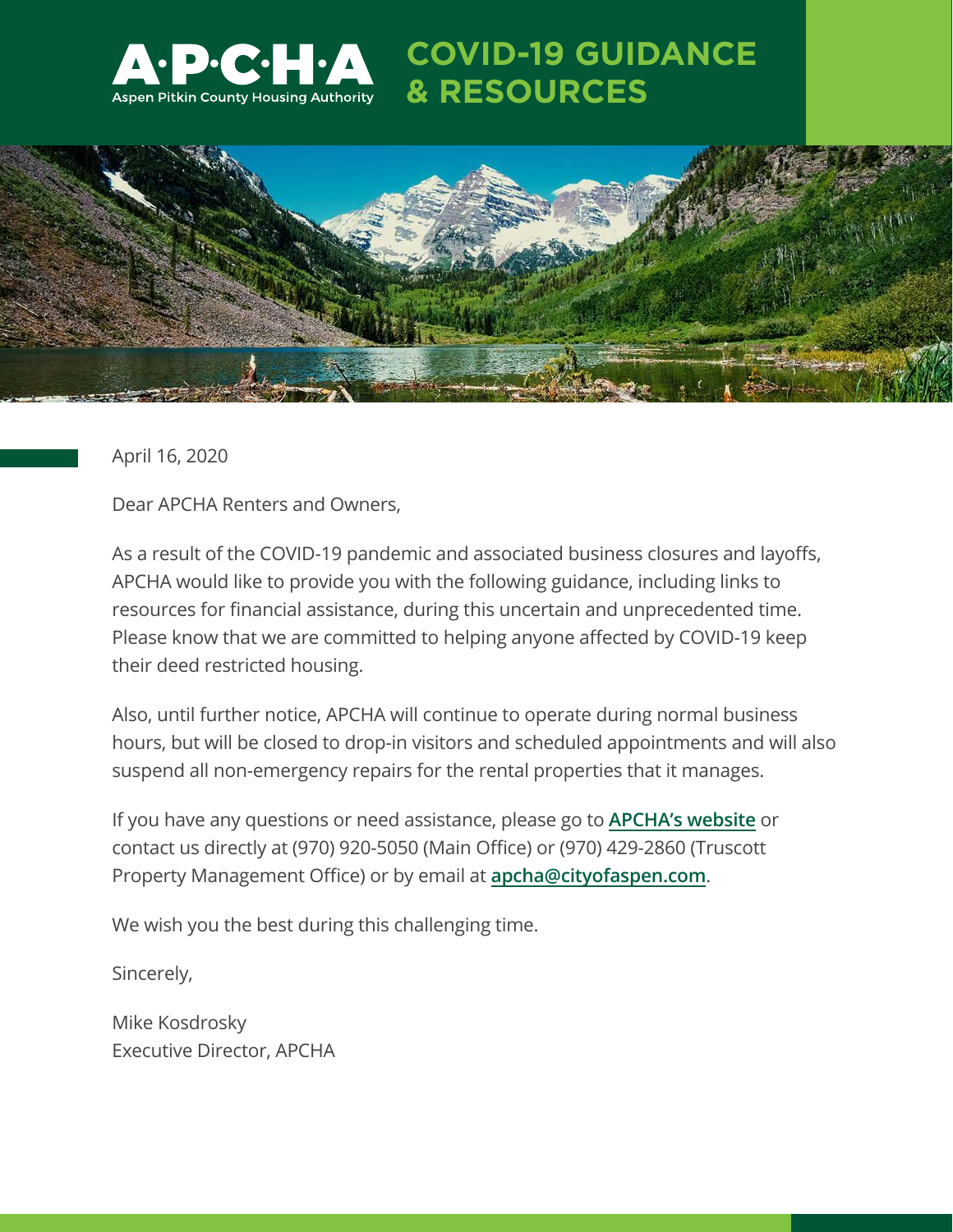# **OWNERSHIP HOUSEHOLDS**

## **Qualified APCHA owners whose job/employment status has changed because of the COVID-19 pandemic might be eligible for the following:**

- **• [Emergency financial assistance for housing expenses](https://docs.google.com/forms/d/e/1FAIpQLSdGPb-hMgfJJNoemUHfa1CxTkP6OVP92yhOzEp08ViDgTsONQ/viewform)** (e.g. mortgage assistance and utilities) through Pitkin County Health and Human Services.
- **•** In 2020, APCHA may suspend all or a part of the **minimum full-time work requirement** for qualifying owners who fall under 1500 hours of work due to a COVID-19 job loss, work reduction, or health condition. To qualify, **each** qualifying owner must:
	- » Notify APCHA by email or in writing within eight (8) weeks of their job loss, furlough, or official change in employment status.
	- » Provide the nature of change in employment status (i.e. is it temporary, seasonal or permanent?).
	- » Provide documentation from employer of change in employment status.
	- » Must be in compliance currently and not have an outstanding Notice of Violation (NOV)/lease violation.
- **•** APCHA owners must continue to use and occupy their home as their **primary residence** and occupy the property at least nine months out of the calendar year unless they have an approved Leave of Absence.
- **• Leave of Absence (LOA)** If your employment status has changed due to COVID-19 and you must find work outside of Pitkin County temporarily, you must request a LOA in accordance with the Employee Housing Guidelines. Failure to obtain a LOA will result in a Notice of Violation and could result in a fine and/or forced sale of your deed restricted home.
- **• Buying an APCHA House** If you want to purchase a deed restricted home through APCHA while County and State 'stay-at-home' orders are in place, you must do all of the following:
	- » Check with APCHA to see if you need to provide an updated packet;
	- » Complete a homebuyer education class, if you haven't already, and provide a Certificate of Completion to APCHA prior to bidding on any home. If you're unsure you've completed a homebuyer education class or provided your Certificate of Completion to APCHA, please contact our office;
	- » Provide 2019 W2's, 1099's, and/or end of year Profit and Loss (P&L) statement to APCHA (NOTE: because of COVID-19, 2019 taxes are not due to the IRS until July 15, 2020); and
	- » Complete the bid sheet found online or outside the front door of our office located at 210 E. Hyman Ave., STE 202, along with your bid packet. Your packet must be up to date.
	- » Place your bid packet in an envelope provided outside of APCHA's main office and slip it through the front door mail slot with your bid fee. If you want to submit your bid sheet via email, you must either submit it through the main office front door (located at 210 E. Hyman Ave., STE. 202) or call our main office at (970) 920-5050 to charge your credit card. There is an additional processing fee for using a credit card.

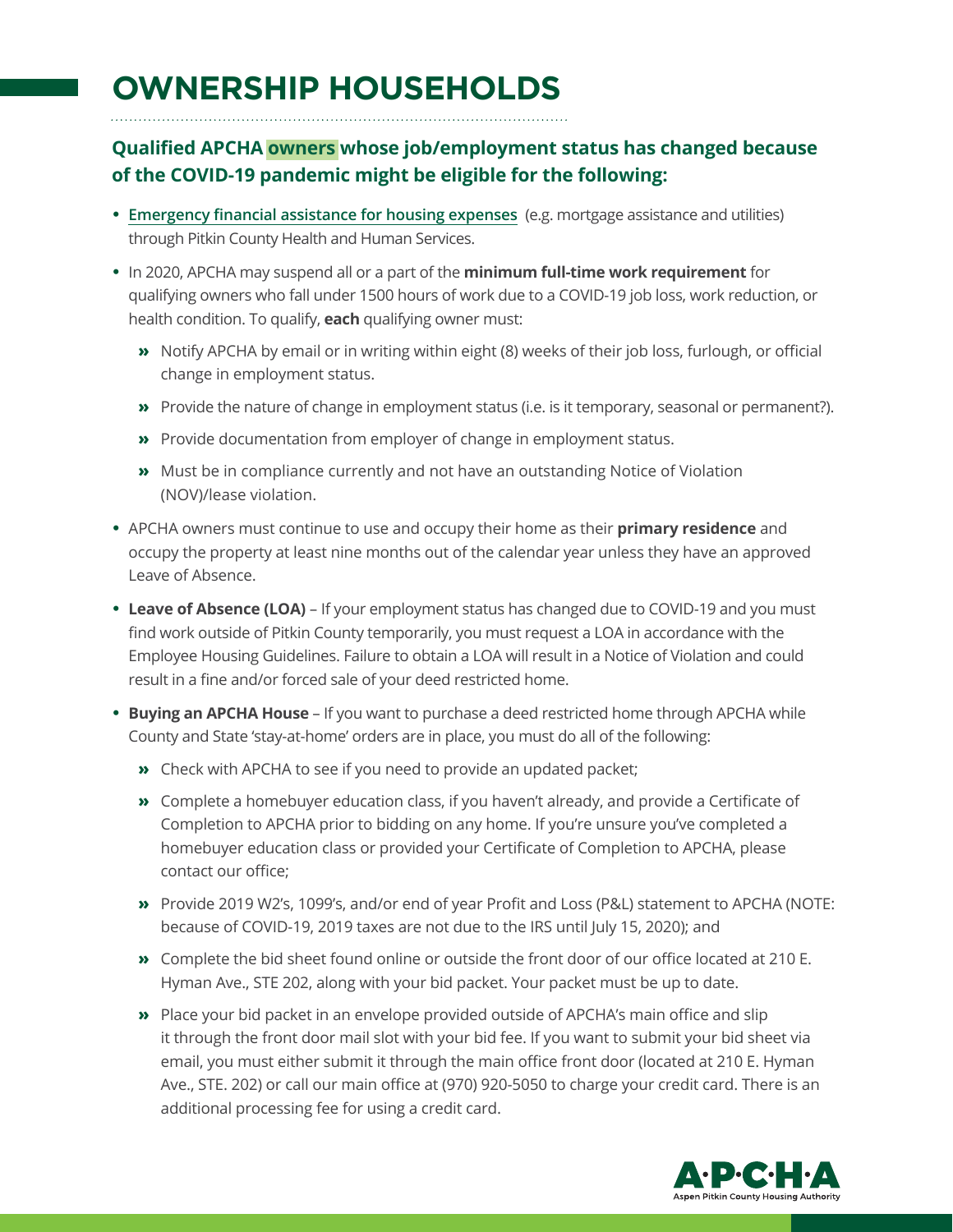## **RENTAL HOUSEHOLDS** (Long-term, Non-seasonal)

## **APCHA tenants whose job/employment status has changed because of the COVID-19 pandemic could be eligible for the following:**

- **• [Emergency financial assistance for housing expenses](https://docs.google.com/forms/d/e/1FAIpQLSdGPb-hMgfJJNoemUHfa1CxTkP6OVP92yhOzEp08ViDgTsONQ/viewform)** (e.g. rent and utilities) through Pitkin County Health and Human Services.
- **•** In 2020, APCHA may suspend all or a part of the **minimum full-time work requirement** for qualifying tenants who fall under 1500 hours of work due to a COVID-19 job loss, work reduction, or health condition. To qualify, **each** qualifying tenant must:
	- » Notify APCHA by email or in writing within eight (8) weeks of their job loss, furlough, or official change in employment status.
	- » Provide the nature of change in employment status (i.e. is it temporary, seasonal or permanent?).
	- » Provide documentation from employer of change in employment status.
	- » Must be in compliance currently and not have an outstanding Notice of Violation (NOV)/lease violation.
- **• For APCHA-managed properties**, excluding Marolt seasonal units, APCHA will:
	- » **Waive late fees/penalties** through June 30, 2020 for renters impacted by COVID-19. This policy will be reassessed by APCHA in June.
	- » Allow tenants impacted by COVID-19 a one-month **deferral of rent for the month of April**. To qualify for rent deferral:
		- Tenants must sign a repayment plan for making up the deferred rent over the remainder of their lease, not to exceed six months.
		- Tenants approved for emergency rent assistance from Pitkin County Human Services will not be eligible for rent deferral from APCHA.
	- » Allow tenants in good standing to request a **termination of the lease by mutual agreement of the parties without penalty**. APCHA will only approve termination of leases based on:
		- 30-day notice
		- Documentation that job loss or employment status was due to COVID-19
		- Provide documentation from employer of change in employment status
		- Provide the nature of change in employment status (i.e. is it temporary, seasonal or permanent?)
		- Must be in compliance and not have an outstanding Notice of Violation (NOV) / lease violation, or have any outstanding balances owed to APCHA.

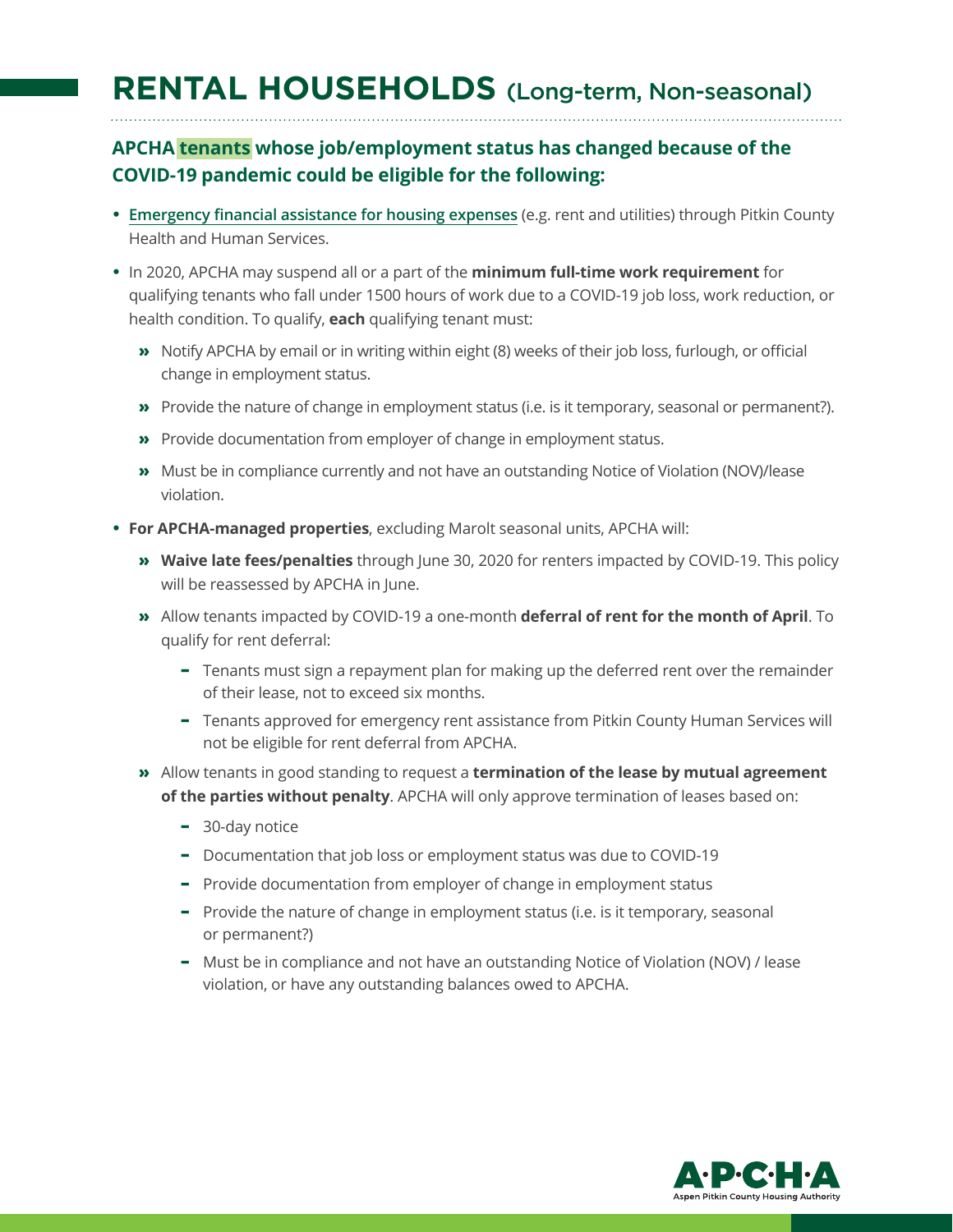## **RENTAL HOUSEHOLDS** (Short-term, Seasonal)

### **Marolt Seasonal Housing and Burlingame Seasonal Housing**

To support the County's 'stay-at-home' order and reduce the risk of spreading the COVID-19 virus, the City of Aspen has approved extending seasonal leases at Marolt Ranch and Burlingame apartments by one month to May 31, 2020.

#### **Instructions for Marolt Seasonal Tenants:**

- **•** One month lease extensions (expiring on May 31 at 12:00 noon) will be granted by request to current Marolt residents that complete the following requirements by no later than Thursday, April 23:
	- » **LEASE EXTENSION FORM:** All residents wishing to extend their leases through May will need to complete and submit a lease extension form, signed by all lease holders that intend to stay. This option is only available to residents that are currently on the lease, we will not be able to allow new residents to be added to the lease or move in at this time. Contact APCHA's property management team to request a Lease Extension Form.
	- » If you are not interested in extending your lease past April 30, no action is needed. You will continue under your current lease terms and must be completely moved out by 12:00 noon on April 30.

#### **Instructions for Burlingame Seasonal Tenants:**

- **•** Contact Brian Torres, Burlingame Seasonal Housing Manager (Preferred Property Management) at burlingame@zgrent.com or (970) 379-7560 (cell) or (970) 920-0171 (office).
- **• Note:** APCHA does not manage the Burlingame Seasonal property.

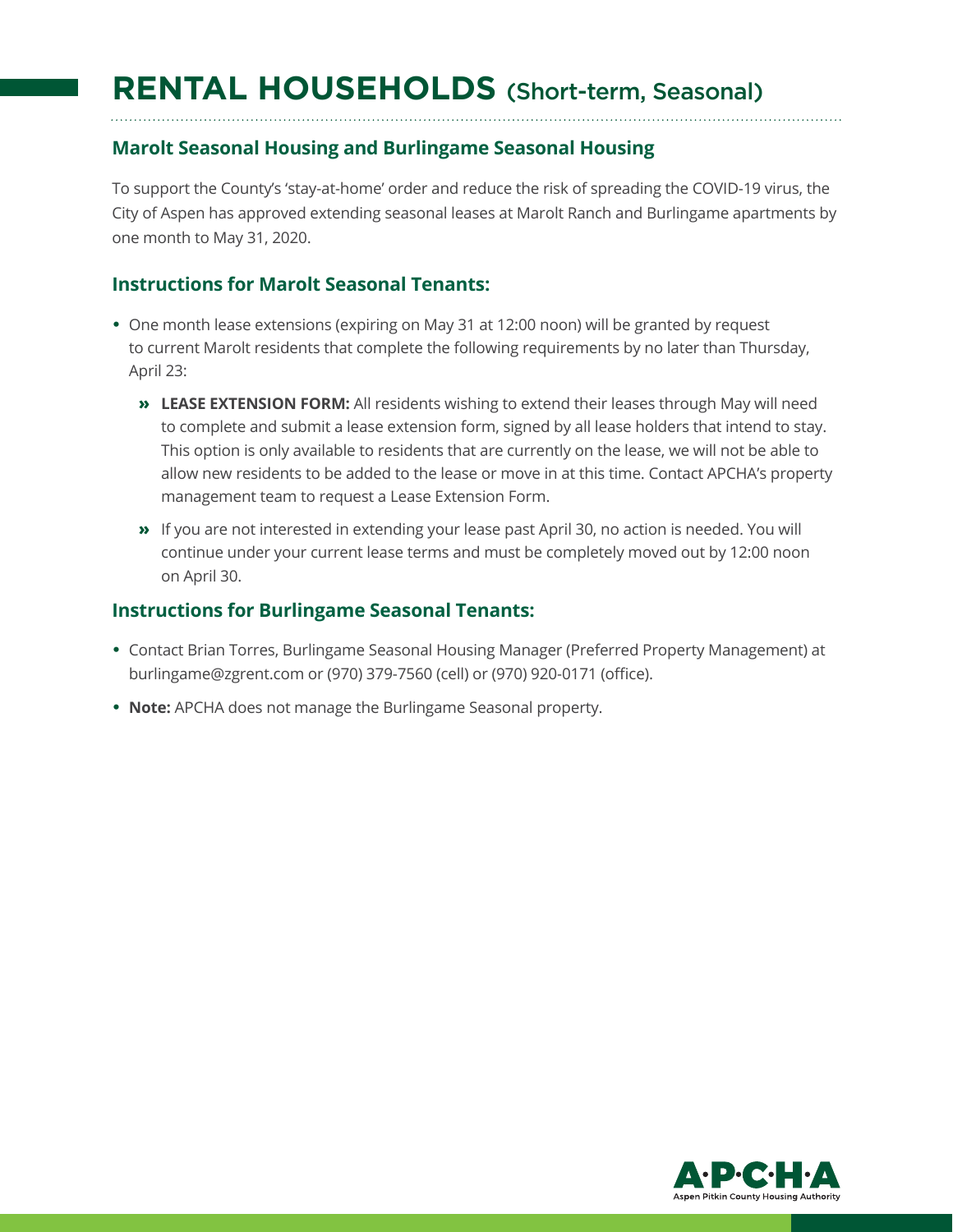# **COMPLIANCE AND ENFORCEMENT OF HOUSING GUIDELINES**

APCHA has suspended all Notice of Investigations (NOI) and Notice of Violations (NOVs) through May 31, 2020. This policy will be reassessed by APCHA in May.

# **EVICTIONS AND FORECLOSURES**

- **• APCHA has suspended all evictions** for APCHA tenants through May 31, 2020.
- **•** APCHA encourages all private property owners and landlords serving APCHA clients to follow the Governor's Executive Order D 2020 12 dated March 20, 2020, or any subsequent Executive Orders.
- **•** Under the Governor's Executive Order, nothing relieves a tenant of the obligation to pay rent, nor restrict a landlord's ability to recover rent due, or otherwise comply with the public health and safety requirements or other legal requirements.
- **•** The Governor's Executive Order directs the Colorado Department of Regulatory Agencies (DORA) to take steps to encourage banks, credit unions, and other financial institutions that are holding residential or commercial mortgages to halt foreclosures and related evictions when foreclosure and foreclosure-related evictions arise from a substantial decrease in household and business income due to the impacts of the COVID-19 pandemic. The Governor's Executive Order directs DORA to encourage financial institutions to provide a ninety (90) day deferment of payment for all consumer loans, including residential and commercial mortgages, refinances, auto loans, and student loans, and small business loans for customers and businesses that have been economically impacted by COVID-19.

## **UNEMPLOYMENT BENEFITS**

If you have lost your job because of the COVID-19 pandemic you might be eligible for unemployment benefits. **[To qualify for unemployment benefits please click on this link taking you to the Colorado](https://www.colorado.gov/pacific/cdle/start-a-claim)  [Department of Labor and Employment to start a claim](https://www.colorado.gov/pacific/cdle/start-a-claim)**.

# **SUPPLEMENTAL NUTRITION ASSISTANCE PROGRAM** (SNAP)

The Supplemental Nutrition Assistance Program (SNAP) is a Food Assistance program in Colorado, formerly known as Food Stamps. SNAP provides food assistance benefits as part of a federal nutrition program to help low-income households purchase food. **[Click on this link for eligibility information and/or to apply.](https://www.colorado.gov/pacific/cdhs/supplemental-nutrition-assistance-program-snap)**

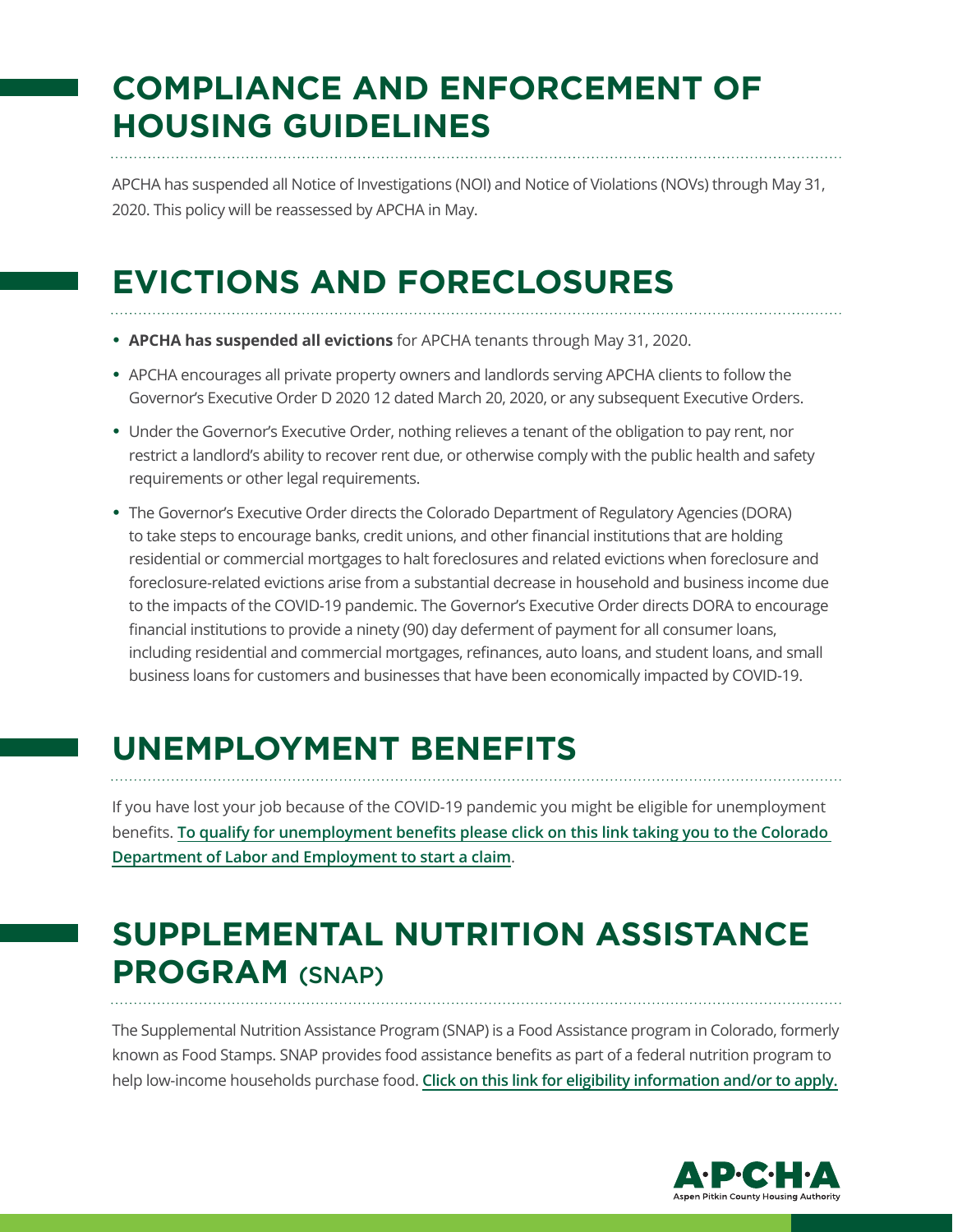# **LOCAL COVID-19 INFORMATION, RESOURCES, AND ASSISTANCE**

### **[City of Aspen](https://cityofaspen.com/1279/COVID-19)**

- **•** On April 14, 2020, Aspen City Council approved Ordinance No. 5 (Series of 2020) amending the City's 2020 budget to spend an additional \$5.8 million in emergency appropriations in response to COVID-19. This is on top of the \$200,000 the City Council approved on March 30 to provide financial relief to City of Aspen residents. The additional COVID-19 emergency appropriations include:
	- » **\$300,000** from the City of Aspen's General Fund released to Pitkin County pursuant to the intergovernmental agreement entered by these governments for the purpose of providing financial relief to City of Aspen residents in the areas of housing, utility, food and childcare assistance under the existing Pitkin County qualification's structure for relief.
	- » **\$3,000,000** from the City of Aspen's General Fund towards reaching the City of Aspen COVID-19 relief effort outcomes, including: a) immediate economic relief disbursement through the Aspen Community Foundation and/or government partners; and, b) distribution to Aspen area serving non-profits that provide legal aid and mental health services; and, c) community at-large COVID-19 testing and personal protective equipment; and, d) rent assistance/loan to stabilize businesses and non-profits, including providing for a small business loan/stabilization program; and, e) additional communication and temporary city staffing needs to implement the adopted outcomes.
	- » **\$1,500,000** from the City of Aspen's Housing Development Fund towards reaching the City of Aspen COVID-19 relief effort outcomes, including: a) rent and mortgage assistance for deedrestricted housing units as qualified through Pitkin County Human Services; and, b) additional communication and temporary city staffing needs to implement the adopted outcomes.
	- » **\$1,000,000** from the City of Aspen Kids First Fund towards reaching the City of Aspen COVID-19 relief effort outcomes, including: a) additional childcare financial aid; 984 b) aiding in retaining qualified childcare providers and staff in the community; and, c) additional communication and temporary city staffing needs to implement the adopted outcomes.

The specific amount provided to any program or programs and the restrictions and conditions of any specific disbursement shall be determined by the City Manager. APCHA will update residents as more information becomes available from the City.

### **[Aspen Community Foundation](https://aspencommunityfoundation.org/)**

Learn more information about the COVID-19 Regional Response Fund.

### **[Pitkin County](https://pitkincounty.com/1297/COVID-19)**

Explore several community resources, events and updates along with public health orders, and financial relief and assistance.

### **[Holy Cross Energy](https://www.holycross.com/covid-19-financial-hardship-resources/)**

This organization will work with any member financially impacted by social distancing and COVID-19. They will work with you to pay what you can afford now and set up an interest-free payment plan for your remaining balance without impacting your credit standing. Please call (970) 945-5491.